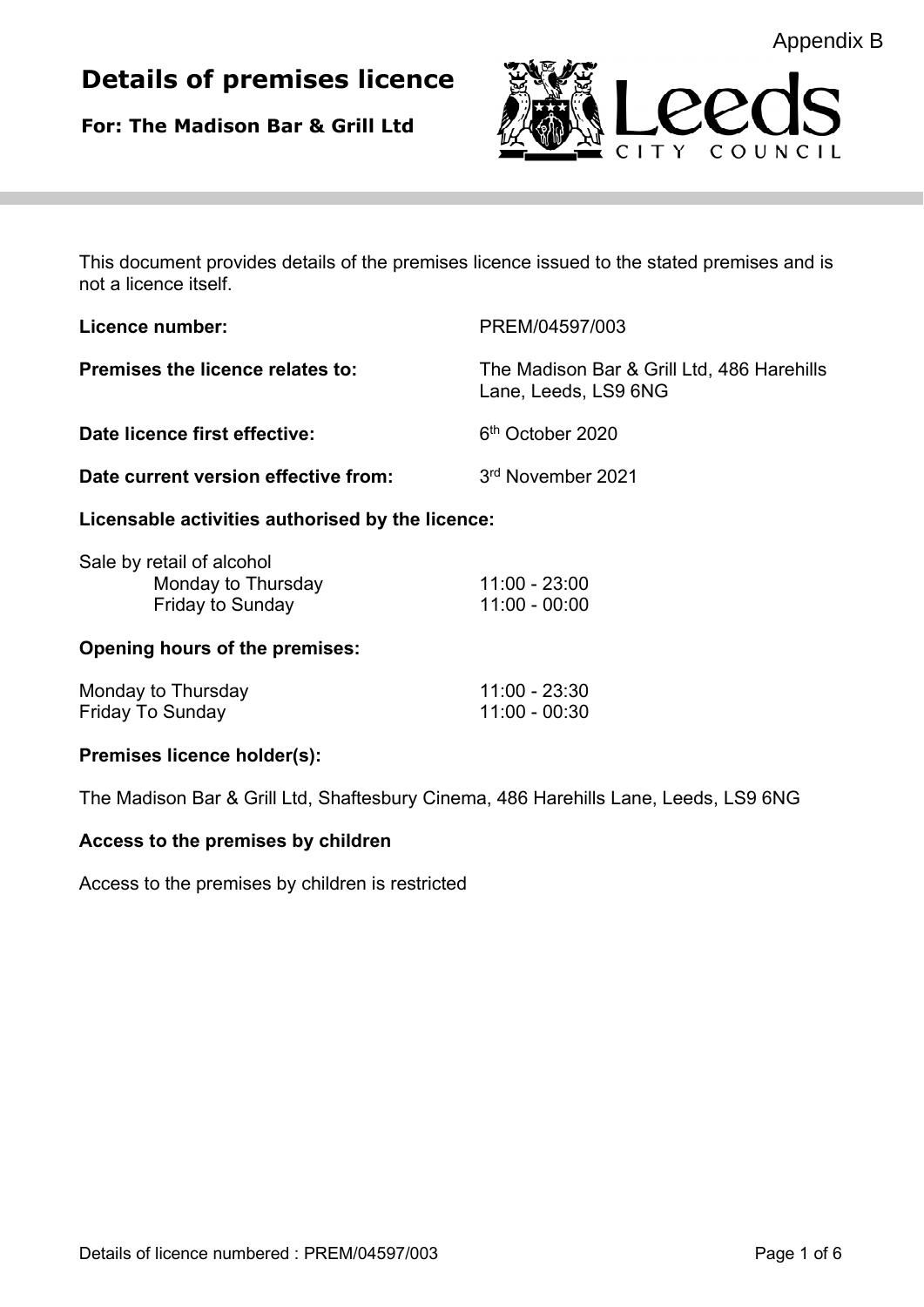## **Annex 1 – Mandatory Conditions**

- 1. Only individuals licensed by the Security Industry Authority may be used at the premises to guard against:
	- a. unauthorised access or occupation (e.g. through door supervision), or
	- b. outbreaks of disorder, or
	- c. damage
- 2. No supply of alcohol may be made under this licence
	- a. At a time when there is no designated premises supervisor in respect of the premises licence, or
	- b. At a time when the designated premises supervisor does not hold a personal licence or his personal licence is suspended.
- 3. Every supply of alcohol under the premises licence must be made or authorised by a person who holds a personal licence.
- 4. The responsible person must ensure that staff on relevant premises do not carry out, arrange or participate in any irresponsible promotions in relation to the premises.

 In this paragraph, an irresponsible promotion means any one or more of the following activities, or substantially similar activities, carried on for the purpose of encouraging the sale or supply of alcohol for consumption on the premises -

- a. games or other activities which require or encourage, or are designed to require or encourage individuals to
	- i. drink a quantity of alcohol within a time limit (other than to drink alcohol sold or supplied on the premises before the cessation of the period in which the responsible person is authorised to sell or supply alcohol), or
	- ii. drink as much alcohol as possible (whether within a time limit or otherwise);
- b. provision of unlimited or unspecified quantities of alcohol free or for a fixed or discounted fee to the public or to a group defined by a particular characteristic in a manner which carries a significant risk of undermining a licensing objective;
- c. provision of free or discounted alcohol or any other thing as a prize to encourage or reward the purchase and consumption of alcohol over a period of 24 hours or less in a manner which carries a significant risk of undermining a licensing objective;
- d. selling or supplying alcohol in association with promotional posters or flyers on, or in the vicinity of, the premises which can reasonably be considered to condone, encourage or glamorize anti-social behaviour or to refer to the effects of drunkenness in any favourable manner.
- e. dispensing alcohol directly by one person into the mouth of another (other than where that other person is unable to drink without assistance by reason of disability).
- 5. The responsible person must ensure that free potable water is provided on request to customers where it is reasonably available.
- 6. The premises licence holder or club premises certificate holder must ensure that an age verification policy is adopted in respect of the premises in relation to the sale or supply of alcohol.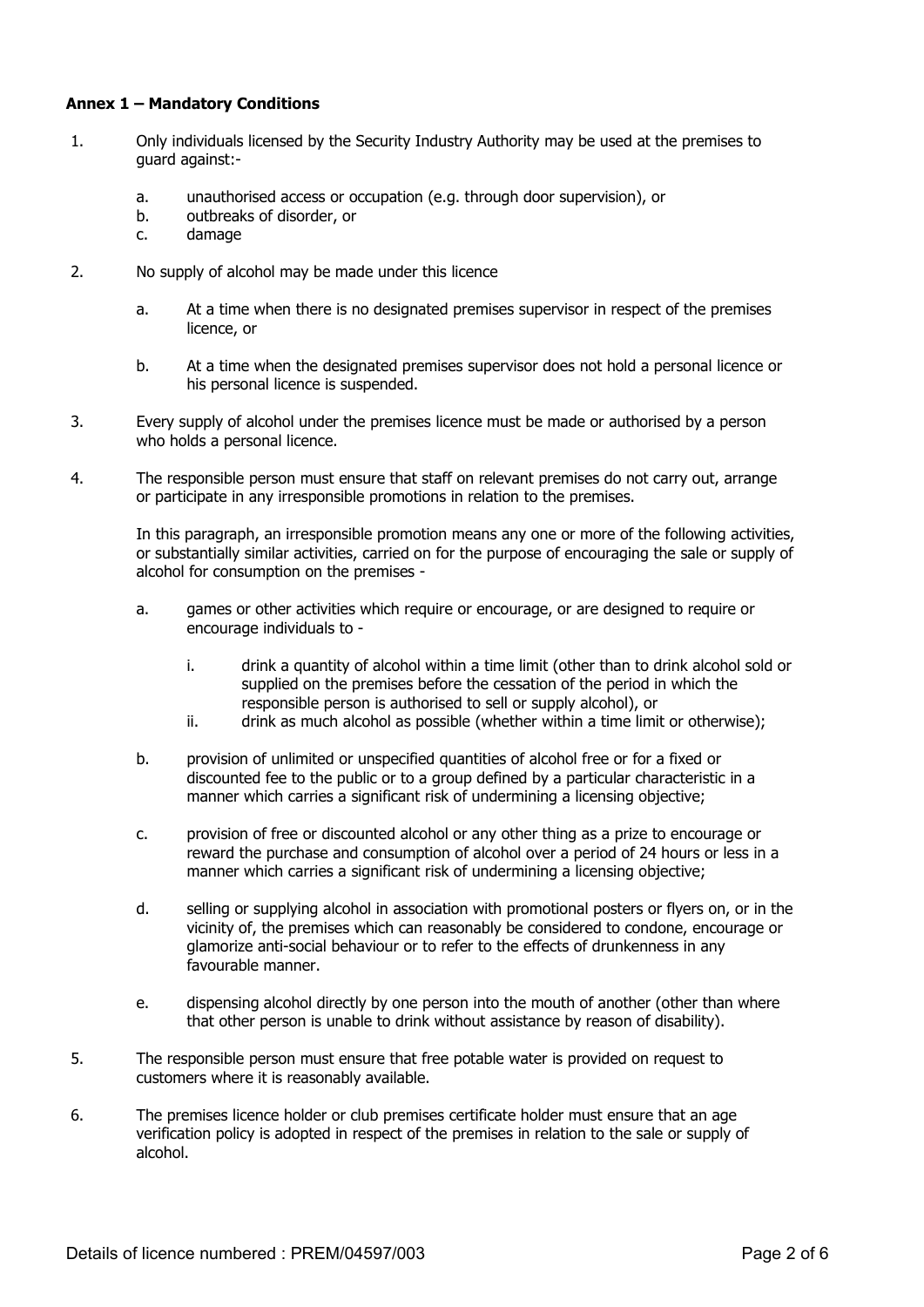The designated premises supervisor in relation to the premises licence must ensure that the supply of alcohol at the premises is carried on in accordance with the age verification policy.

 The policy must require individuals who appear to the responsible person to be under 18 years of age (or such older age as may be specified in the policy) to produce on request, before being served alcohol, identification bearing their photograph, date or birth and either -

- a. a holographic mark, or
- b. an ultraviolet feature.
- 7. The responsible person must ensure that
	- a. where any of the following alcoholic drinks is sold or supplied for consumption on the premises (other than alcoholic drinks sold or supplied having been made up in advance ready for sale or supply in a securely closed container) it is available to customers in the following measures:
		- i. beer or cider: ½ pint;
		- ii. gin, rum, vodka or whisky: 25 ml or 35 ml; and
		- iii. still wine in a glass: 125 ml;
	- b. these measures are displayed in a menu; price list or other printed material which is available to customers on the premises; and
	- c. where a customer does not in relation to a sale of alcohol specify the quantity of alcohol to be sold, the customer is made aware that these measures are available.
- 8. A relevant person shall ensure that no alcohol is sold or supplied for consumption on or off the premises for a price which is less than the permitted price.

For the purposes of the condition set out in paragraph 1 of this condition -

- a. "duty" is to be construed in accordance with the Alcoholic Liquor Duties Act 1979;
- b. "permitted price" is the price found by applying the formula  $P = D + (D \times V)$  where i. P is the permitted price,
	- ii. D is the amount of duty chargeable in relation to the alcohol as if the duty were charged on the date of the sale or supply of the alcohol, and
	- iii. V is the rate of value added tax chargeable in relation to the alcohol as if the value added tax were charged on the date of the sale or supply of the alcohol;
- c. "relevant person" means, in relation to premises in respect of which there is in force a premises licence
	- i. the holder of the premises licence,
	- ii. the designated premises supervisor (if any) in respect of such a licence, or
	- iii. the personal licence holder who makes or authorises a supply of alcohol under such a licence;
- d. "relevant person" means, in relation to premises in respect of which there is in force a club premises certificate, any member or officer of the club present on the premises in a capacity which enables the member or officer to prevent the supply in question; and
- e. "value added tax" mean value added tax charged in accordance with the Value Added Tax Act 1994.

 Where the permitted price given by Paragraph (b) of paragraph 2 would (apart from this paragraph) not be a whole number of pennies, the price given by that sub-paragraph shall be taken to be the price actually given by that sub-paragraph rounded up to the nearest penny.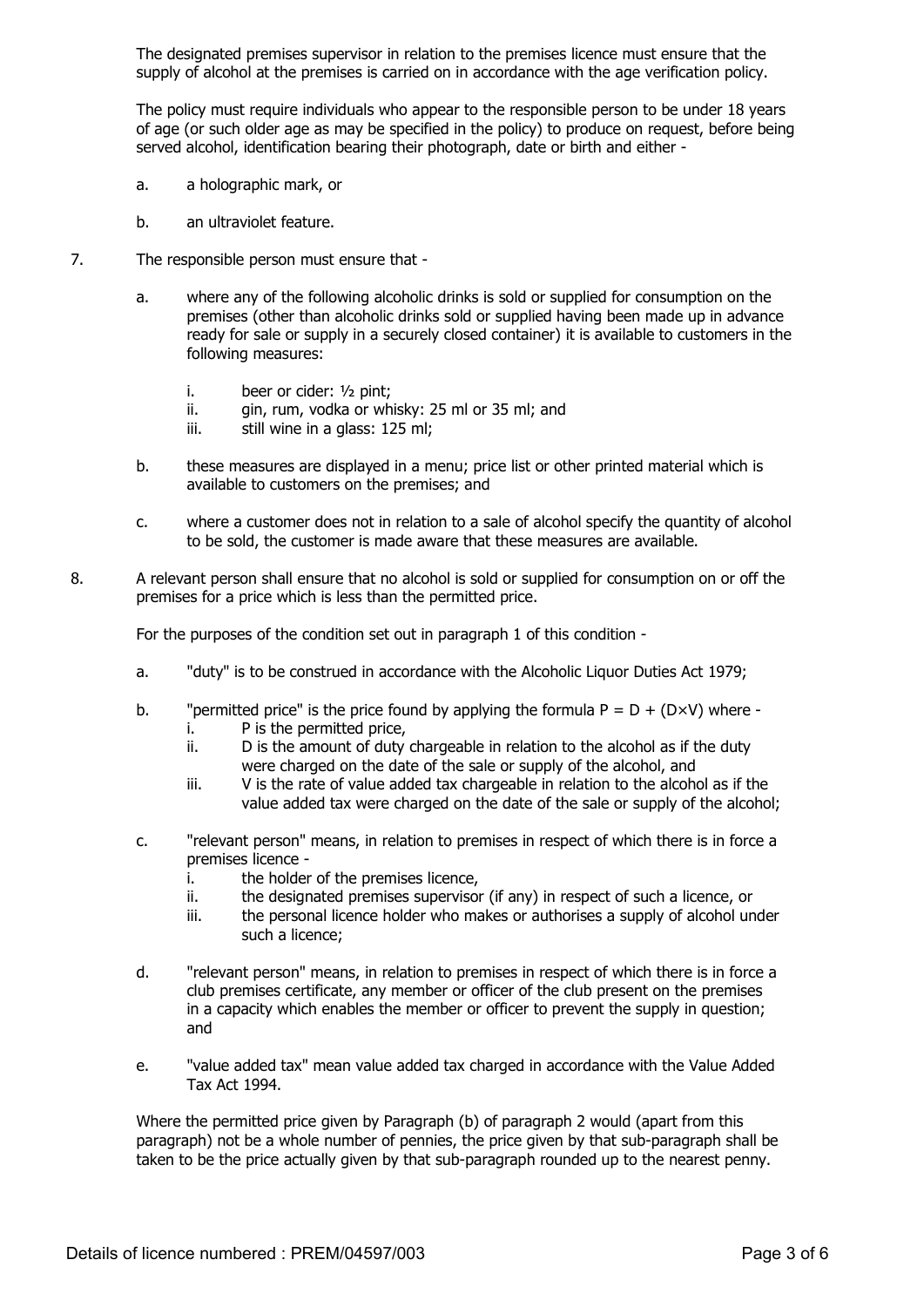- (1) Sub-paragraph (2) applies where the permitted price given by Paragraph (b) of paragraph 2 on a day ("the first day") would be different from the permitted price on the next day ("the second day") as a result of a change to the rate of duty or value added tax.
- (2) The permitted price which would apply on the first day applies to sales or supplies of alcohol which take place before the expiry of the period of 14 days beginning on the second day.

# **Annex 2 – Conditions consistent with the operating schedule**

### **Additional details in respect of licensable activities authorised by this licence**

### **Conditions consistent with the operating schedule relating to the licensing objectives**

#### **General – All four licensing objectives**

- 9. Serving staff shall undergo training in age verification, underage sales prevention, the incident log, challenge 25 policy and their responsibilities under the Licensing Act 2003.
- 10. Serving staff shall undergo refresher training on a 6 monthly basis. Records of staff training shall be kept for 6 months.

# **The prevention of crime and disorder**

- 11. An agreed number of table covers shall be maintained at the premises, that agreed number shall be 60.
- 12. A full meals menu from which food can be ordered and consumed to be available until 22:00hrs.
- 13. Whereby no personal licence holder is on-site a written record of authorisation to sell alcohol will be left by the DPS showing the names and contact details of staff members authorised. This record shall be made available immediately on request by a Police Officer or other Authorised Officer.
- 14. A suitable closed circuit Television (CCTV) system will be in operation at the premises at all times when it is being used for the provision of licensable activities and/or when members of the public are permitted to be on the premises. The CCTV system will record images to cover all areas of the premises to which the public have access (save for toilets), including any external areas of the premises such as car parks and beer gardens. The CCTV system will be capable of retaining images for a minimum of 31 days, will be of good quality and will contain the correct time and date stamp information. The CCTV system and images will be kept in a secure environment to which members of the public will not be permitted access. At least one member of staff will be on duty at the premises who is capable of operating the system and downloading images recorded by it. These images will be downloaded and provided, on request, to an officer of a responsible authority.
- 15. All off sales must be in a closed and sealed container not to be consumed directly outside the premises.
- 16. A suitable purpose-made receptacle for the safe retention of illegal substances will be provided and arrangements made for the safe disposal of its contents as agreed with West Yorkshire Police or British Transport Police.
- 17. The premises licence holder and/or designated premises supervisor will ensure that an Incident Report Register is maintained on the premises to record incidents such as anti social behaviour, admissions refusals and ejections from the premises. The Incident Report Register should contain consecutively numbered pages, or be kept electronically and contain the date time and location of the incident, details of the nature of the incident, the names and registration numbers of any door staff involved or to whom the incident was reported, the names and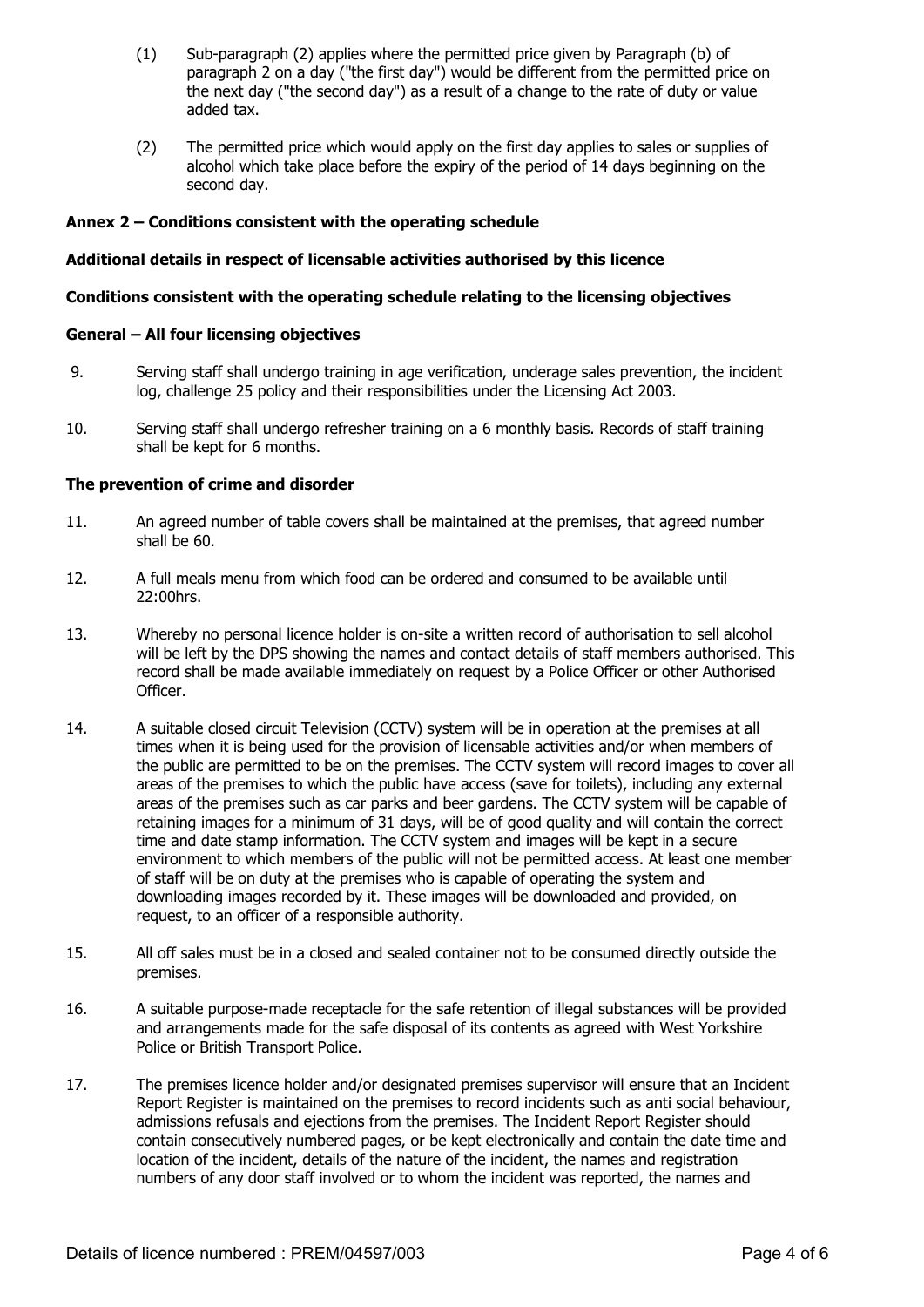personal licence numbers (if any) of any other staff involved or to whom the incident was reported, the names and numbers of any police officers attending, the police incident and/or crime number where one is provided, names and addresses of any witnesses and confirmation of whether there is CCTV footage of the incident. The Incident Report Register will be retained for a period of twelve months and produced for inspection immediately on the request of an authorised officer.

- 18. The premises licence holder and/or designated premises supervisor will ensure that a Register is maintained on the premises by the door staff when on duty. The Register will contain consecutively numbered pages, the full name and registration number of each person on duty, the employer of that person and the date and time he/she commenced duty and finished duty (verified by the individual's signature). The Register will be retained on the premises for a period of twelve months from the date of the last entry
- 19. A Supervisor's Register will be maintained at the licensed premises, showing the names, addresses and up-to-date contact details for the DPS and all personal licence holders.
- 20. Staff members (including door personnel when employed) will actively discourage customers from assembling outside the premises during hours of operation and with the orderly and gradual dispersal of patrons at the end of the evening.
- 21. Clear and legible notices will be displayed at exits and other circulatory areas requesting patrons to leave the premises quietly having regard to the needs of local residents, in particular emphasising the need to refrain from shouting, slamming car doors, sounding horns and loud use of vehicle stereos and anti-social behaviour.
- 22. A minimum of 2 SIA registered door supervisors shall be deployed from 20:00hrs until close on Friday and Saturday. A written risk assessment will be kept on site in relation to the requirement or lack of, on days that would be anticipated as being busier such as bank holidays, dates of national interest, special events or TENS.
- 23. A 'Conditions of Entry Policy' shall be adopted and clearly sign-posted requiring customers to submit to a voluntary search before entry, any person refusing to submit to a search shall not be allowed entry to the premises on Friday & Saturday from 8pm.

#### **The prevention of public nuisance**

- 24. Noise from a licensable activity at the premises will not be audible at the nearest noise sensitive premises at 593a and 603a Harehills Lane, Leeds, LS9 6NQ.
- 25. Bottles will not be placed in any external receptacle between 11pm and 7am the following day to minimise noise disturbance to neighbouring properties.
- 26. Noise from plant or machinery shall not be audible at the nearest noise sensitive premises during the operation of the plant or machinery. Plant and machinery shall be regularly serviced and maintained to meet this level.
- 27. The designated premises supervisor and any door supervisors will monitor the activity of persons leaving the premises and remind them of their public responsibilities where necessary.
- 28. Public spaces in the immediate vicinity of the premises shall be kept free from litter.
- 29. No noise shall emanate from the premises nor vibration be transmitted through the structure of the premises that gives rise to a nuisance.
- 30. The Premises shall install and maintain in good working order a noise limiting device through which all performances of amplified Live & Recorded music shall be routed.
- 31. Clear and legible notices will be displayed at exits and circulatory areas requesting customers to leave the premises quietly having regard to the needs of local residents, in particular